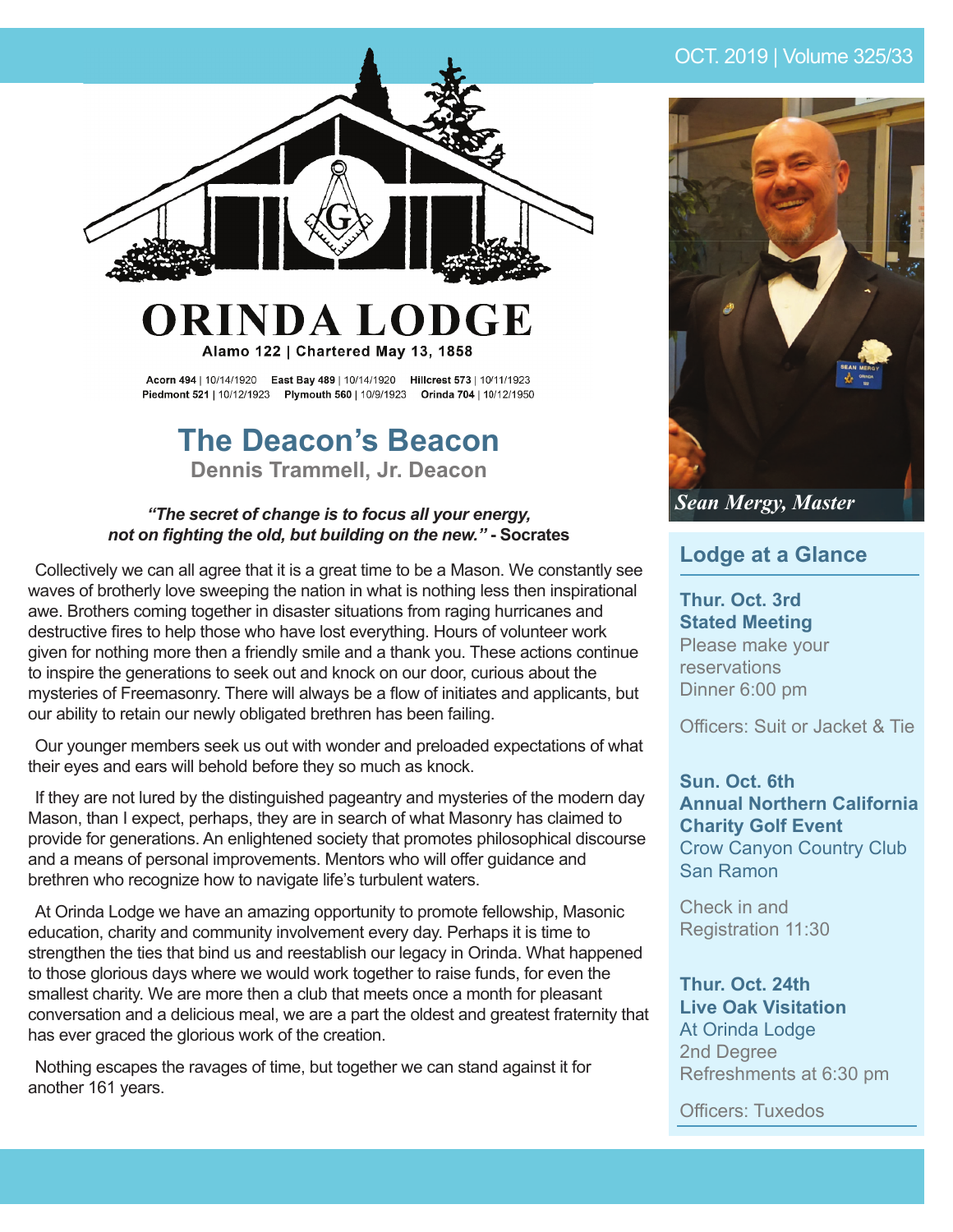**Job's Daughters Bethel 2018, Orinda**

> **Honored Queen** Aubrey Newton

**Bethel Guardian** Cynthia Tubbs

**Assoc. Bethel Guardian** Allan Miller, PM

Meets 2nd & 4th Sundays Orinda Masonic Center 6:30pm



**Job's Daughters International®** of California

# **Jobies Corner**

### **Message From the Bethel Guardian**

**The Job's Daughters are working with the Food Bank of Contra**  Costa and Solano to aid this valuable charity. There are food collection barrels located in the front lobby of the lodge, which will be there through the November stated meeting. The girls ask that you consider bringing non-expired cans of food to the lodge for the collection. Peanut Butter is the most-desired item, followed by canned fish. (Protein!). But all usable cans are appreciated. The girls will be working with the food bank to help sort the donations as part of their giving back to the community.



**Annual Northern California Charity Golf Event** Sunday October 6th at Crow Canyon Country Club in San Ramon Scramble Format Tournament starting at 12:30 Registration and check in at 11:30



All proceeds from this event go to benefit the Job's<br>Daughters Bethel 218. Please show your support for<br>this amazing youth order by feasing with your<br>thends, family and brethrent See you soon!



# **Brethren and Ladies!!!**

### **PLEASE NOTE YOUR CALENDARS FOR THE ANNUAL NOVEMBER STATED MEETING TURKEY COOKOFF!!!**

The Brethren will fire up their BBQ's and deliver for your dining pleasure wonderful, succulent turkey.

The Jobs Daughters will supply all the sides and will be the recipient of all the dining receipts received at check in.

This cooperation between the Brethren and the Jobs has become an annual tradition enjoyed by all.

Those present will vote for the best turkey and the winner will be crowned with ceremonial hat.

Please bring your cooked and sliced turkey that evening and encourage your friends and neighbors to come and enjoy the festivities!!

Looking forward to seeing you at this Great Tradition and Fundraiser for the Jobs!!

*Thank you for your kind attention.*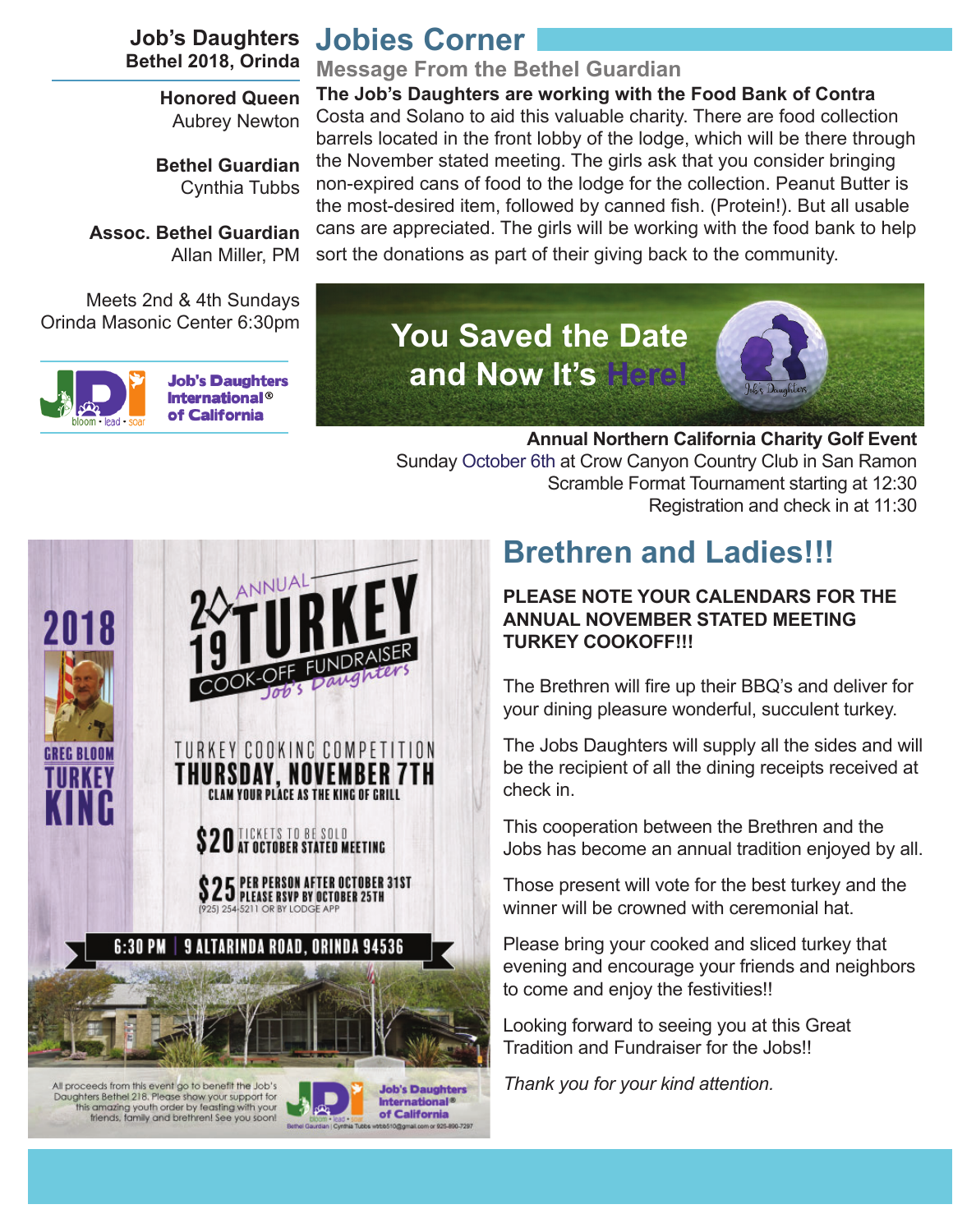# **October**

**Thur. Oct. 3rd Stated Meeting** Please make your reservations Dinner 6:00 pm

Officers: Suit or Jacket & Tie

**Sun. Oct. 6th Annual Northern California Charity Golf Event** Crow Canyon Country Club San Ramon

Check in and Registration 11:30

#### **Tue. Oct. 15th DOSI - Acalanes Lodge** 925 Moraga Rd, Lafayette For Lodge Officers

Dinner 6:30 pm

Casual attire

**Thur. Oct. 24th Live Oak Visitation** At Orinda Lodge 2nd Degree Refreshments at 6:30 pm

Officers: Tuxedos

**Sat. Oct. 26th Golden Veterans Award Ceremony for Worshipful Al Donicci** At Live Oak Lodge 3903 Broadway, Oakland

Time is TBD Please make reservations at alemedalodge167@gmail.com

## **Happy Birthday**

From Orinda Lodge to our Brethren, may you know nothing but happiness from this day onward. May God protect and keep you. Happy Birthday!

**Allan C. Ferguson** 10/03 **Edward P. Margherio, PM** 10/07 **George R. Bargman** 10/10 **William Gracey** 10/14 **Harold J. Shields Jr.** 10/17 **Norris H. Boren** 10/21 **Philip R. Henry** 10/21 **Saleh S. Khashabi** 10/22 **Guss Annan** 10/29 **Judd W. Leonard** 10/29



*"Among whom no contention should ever exist but that noble contention, or rather emulation, of who best can work and best agree."*

**2018 Lodge Offi cers Master | Sean Mergy (Danica)**  (925) 766-6881 | s.mergy@comcast.net

**Senior Warden | Kendal Mason** (415) 571-0524 | kdms1@yahoo.com

**Treassurer | Ed Lana (Diana)** (925) 676-7811 | ed122@edlana.com

**Secretary | Dick Anderson PM** (925) 686-3930 | dandson@comcast.net

**Chaplain | Mickey Ganitch PM (Barbara) Tiler | Michael Malliarys** (510) 352-1257 | mbganitch@earthlink.net

**Assistant Secretary | Erik Johnson PM** (510) 872-9013 | Esjohnson13@gmail.com

**Senior Deacon | Mick Finein** (415) 810-8060 | orindalodge122@gmail.com

**Junior Deacon | Dennis Trammell** (925) 584-6600 | djtrammell@yahoo.com **Marshal | Michael Gooding (Brenda)** (510) 660-7388 | mmmgoodin@yahoo.com

**Senior Steward | Carlton Williams (Monifa)** (510) 299-3277 | cdesowiiliams@gmail.com

**Junior Steward | Tony Benavides (Seema)** (925) 708-4756 | bbtonybb@aol.com

**Organist | Bill Richmond PM (Bonnie)** (510) 531-5078 | birch1011@sbcglobal.net

(510) 338-8250 | mmaliarys@hotmail.com

**Officers Coach | Cary Carlson PM (Lynne)** (925) 360-2716 | caryorinda122@gmail.com

**Officers Coach | Don Weisse Jr. PM (Pat)** (510) 534-8377

**Candidates Coach | Alan Miller PM (Michele)** (510) 673-2900 | milleraj61@yahoo.com

# **Hall Association**

**Board President | Cary Carlson PM Vice President | Gary Peare PM Chief Financial Officer | Ed Lana Secretary | Ben Bloom**

#### **Members**

**Larry Becker PM Greg Bloom PM Sean Mergy WM Alan Miller PM Vic Vickers PM**

**Michael Gooding Kendal Mason SW** 

## **Trustees**

**Larry Becker PM 11/19 Tom Steig PM 11/21 Henry Gannett PM 11/20 Greg Bloom PM 11/19 Tom Kavishi PM 11/19**